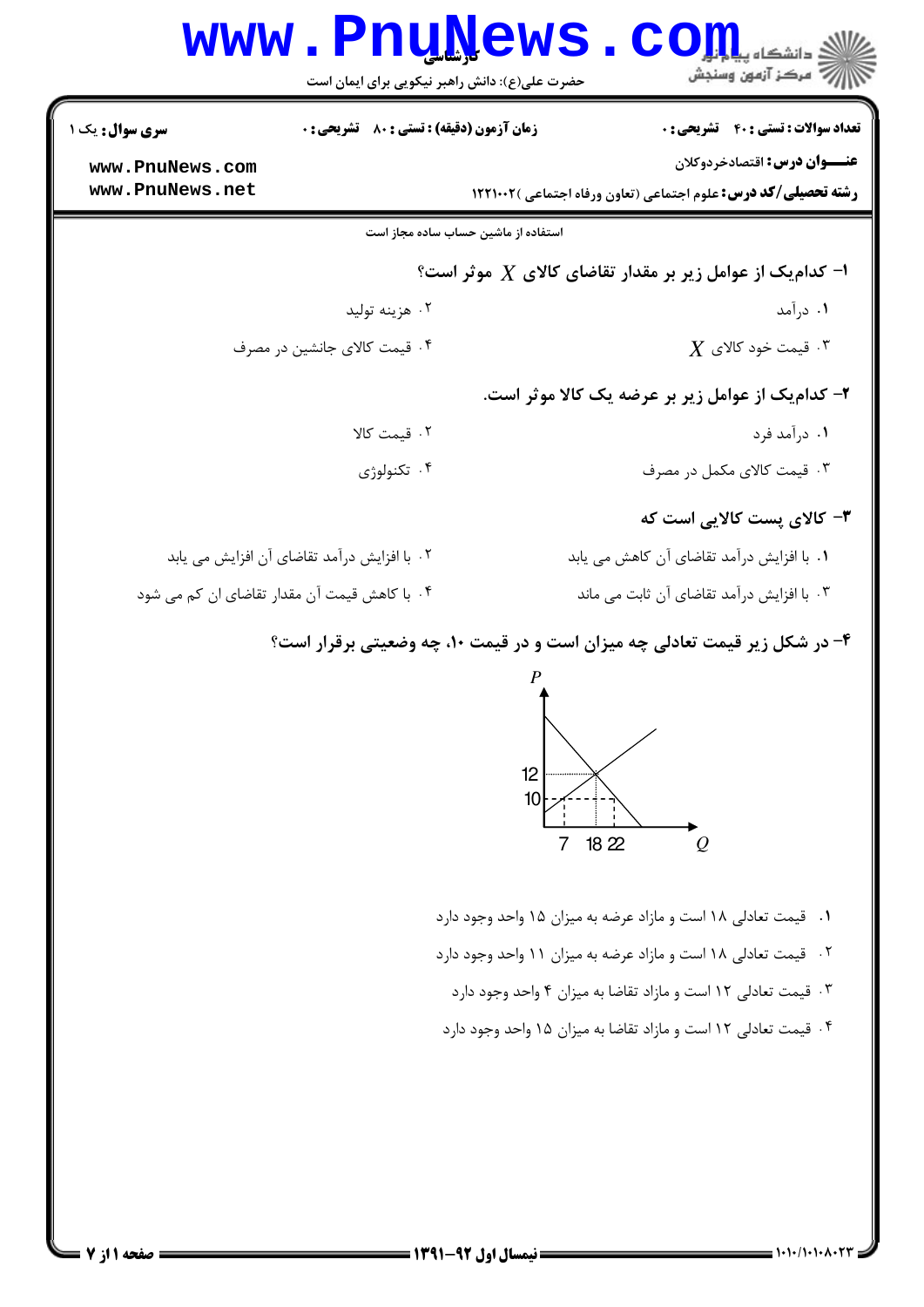| <b>WWW</b>                                                                                                                                                                                                   | <b>Jada Ja</b><br>حضرت علی(ع): دانش راهبر نیکویی برای ایمان است                                               |                                                                        |               | د دانشگاه پی <mark>اج</mark> تو <mark>ر</mark><br>7  مرڪز آزمون وسنڊش |  |  |
|--------------------------------------------------------------------------------------------------------------------------------------------------------------------------------------------------------------|---------------------------------------------------------------------------------------------------------------|------------------------------------------------------------------------|---------------|-----------------------------------------------------------------------|--|--|
| <b>سری سوال :</b> ۱ یک                                                                                                                                                                                       | <b>زمان آزمون (دقیقه) : تستی : 80 ٪ تشریحی : 0</b>                                                            |                                                                        |               | <b>تعداد سوالات : تستي : 40 قشريحي : 0</b>                            |  |  |
| www.PnuNews.com<br>www.PnuNews.net                                                                                                                                                                           |                                                                                                               | <b>رشته تحصیلی/کد درس:</b> علوم اجتماعی (تعاون ورفاه اجتماعی )122101 1 |               | <b>عنـــوان درس:</b> اقتصادخردوكلان                                   |  |  |
|                                                                                                                                                                                                              |                                                                                                               |                                                                        |               |                                                                       |  |  |
| ه-با توجه به جدول زیر؛ مقدار مطلوبیت نهایی ناشی از مصرف ۲ واحد از کالای X و Y به ترتیب برابر است با $\sim$                                                                                                   |                                                                                                               |                                                                        |               |                                                                       |  |  |
|                                                                                                                                                                                                              |                                                                                                               | $\mathcal{Q}$                                                          | $MU_x$        | $MU_{y}$                                                              |  |  |
|                                                                                                                                                                                                              |                                                                                                               |                                                                        | $\mathcal{L}$ | 15                                                                    |  |  |
|                                                                                                                                                                                                              |                                                                                                               | ٢                                                                      | ٢٠            | ۲۵                                                                    |  |  |
|                                                                                                                                                                                                              |                                                                                                               | ٣                                                                      | ۵             | ۵                                                                     |  |  |
|                                                                                                                                                                                                              |                                                                                                               |                                                                        |               |                                                                       |  |  |
| 1.910.5                                                                                                                                                                                                      | $Y \Delta_9 Y \cdot \cdot \cdot Y$                                                                            | $Y \cdot 9Y\Delta$ .                                                   |               | $1 \cdot 1 \cdot$                                                     |  |  |
|                                                                                                                                                                                                              | ۶- نقطه اشباع فرد نقطه ای است که در آن                                                                        |                                                                        |               |                                                                       |  |  |
|                                                                                                                                                                                                              | ۰۲ مطلوبیت نهایی منفی است<br>۰۴ مطلوبیت کل صفر می شود                                                         |                                                                        |               | ۰۱ مطلوبیت نهایی حداکثر است.                                          |  |  |
| ۰۳ مطلوبیت کل حداکثر است.                                                                                                                                                                                    |                                                                                                               |                                                                        |               |                                                                       |  |  |
|                                                                                                                                                                                                              | ٧- علت محدب بودن منحني بي تفاوتي مطلوبيت چيست؟<br>۰۱ کمیابی کالاها و خدمات<br>۰۲ نزولی بودن نرخ نهایی جانشینی |                                                                        |               |                                                                       |  |  |
|                                                                                                                                                                                                              | ۰۴ كاهش قيمت كالاها<br>۰۳ ثابت بودن سطح مصرف دوكالا                                                           |                                                                        |               |                                                                       |  |  |
| شرط تعادل برای فرد به ازای مصرف کالای $X$ و $Y$ کدام است؟ $^\bullet$                                                                                                                                         |                                                                                                               |                                                                        |               |                                                                       |  |  |
|                                                                                                                                                                                                              |                                                                                                               |                                                                        |               | $P_X = P_Y$ <sup>'</sup>                                              |  |  |
| $MU_Y = MU_X$ * $\frac{MU_X}{P_X} = \frac{MU_Y}{P_Y}$ * $\frac{MU_X}{P_X} < \frac{MU_Y}{P_Y}$ *                                                                                                              |                                                                                                               |                                                                        |               |                                                                       |  |  |
| اگر خط بودجه به صورت p $X$ م – ه مورت السنه، شیب خط بودجه کدام است $f = \{Y - p \}$                                                                                                                          |                                                                                                               |                                                                        |               |                                                                       |  |  |
| $\Delta$ . $\uparrow$                                                                                                                                                                                        | $\cdots$                                                                                                      | $\frac{1}{P}$ $\frac{.7}{.7}$                                          |               | $\uparrow$ . $\uparrow$                                               |  |  |
|                                                                                                                                                                                                              |                                                                                                               |                                                                        |               |                                                                       |  |  |
| -۱۰- بر اساس قانون بازده نزولی                                                                                                                                                                               |                                                                                                               |                                                                        |               |                                                                       |  |  |
| ٠١ وقتي مقدار بيشتري از يک نهاده متغير به نهاده ثابت اضافه مي شود، توليد نهايي عامل متغير كاهش خواهد يافت.                                                                                                   |                                                                                                               |                                                                        |               |                                                                       |  |  |
| ۲۰ وقتی مقدار بیشتری از یک نهاده متغیر به نهاده ثابت اضافه می شود، تولید نهایی عامل متغیر افزایش خواهد یافت.<br>۰۳ وقتی مقدار بیشتری از یک نهاده متغیر به نهاده ثابت اضافه می شود، تولید کل کاهش خواهد یافت. |                                                                                                               |                                                                        |               |                                                                       |  |  |
| ۴. وقتے مقدار پیشتری از یک نهاده متغیر به نهاده ثابت اضافه مے شود، تولید کل افزایش خواهد یافت.                                                                                                               |                                                                                                               |                                                                        |               |                                                                       |  |  |

 $\blacksquare$  ) • ) • / • • • ۸ • ۲۳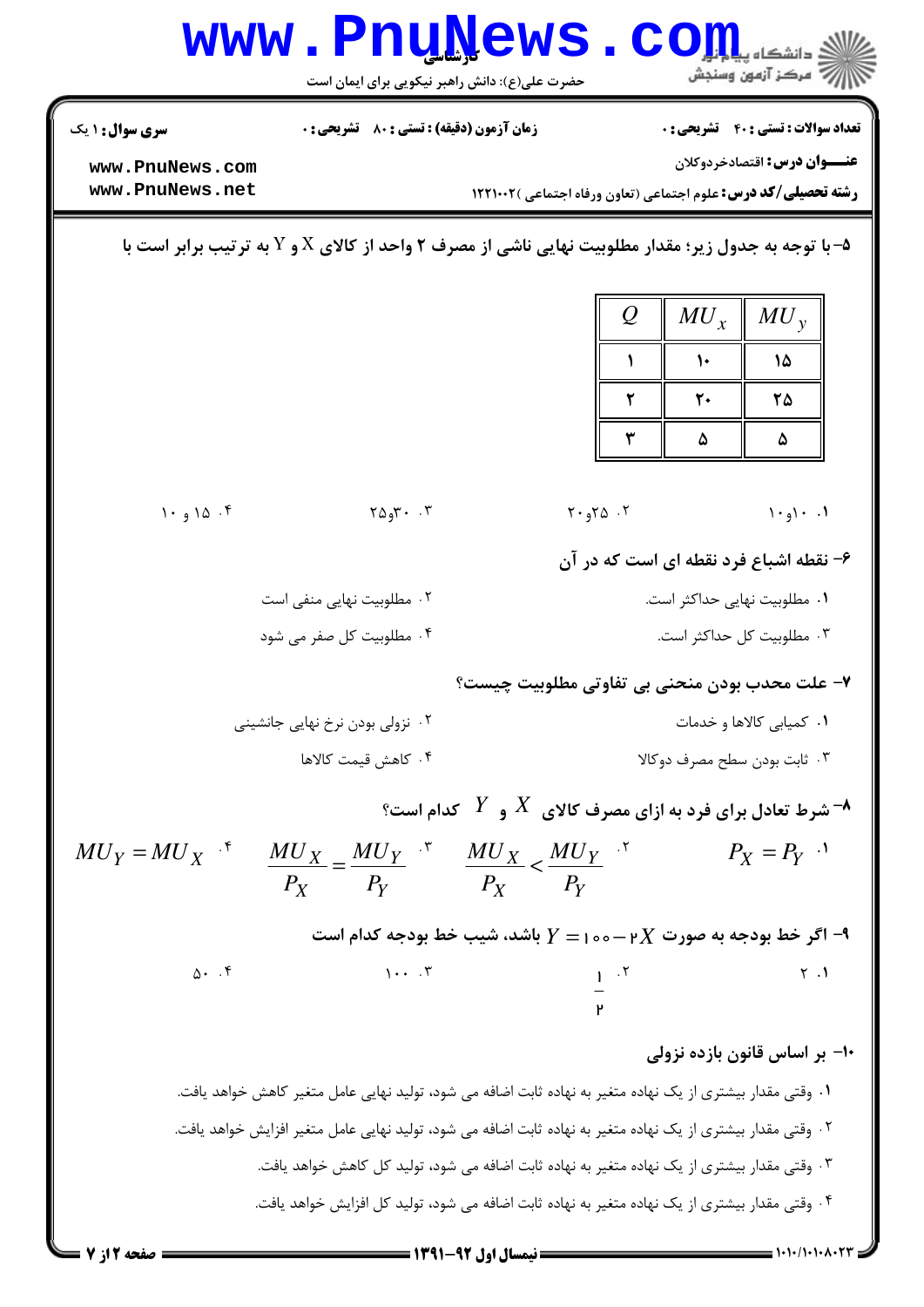|                                                                                    | www.PnuNews.co<br>حضرت علی(ع): دانش راهبر نیکویی برای ایمان است |                                                                                                                                                                     | د دانشگاه ب <mark>ه</mark><br>رآ مرکز آزمون وسنجش                                   |  |  |
|------------------------------------------------------------------------------------|-----------------------------------------------------------------|---------------------------------------------------------------------------------------------------------------------------------------------------------------------|-------------------------------------------------------------------------------------|--|--|
| <b>سری سوال :</b> ۱ یک<br>www.PnuNews.com<br>www.PnuNews.net                       | <b>زمان آزمون (دقیقه) : تستی : 80 ٪ تشریحی : 0</b>              | <b>رشته تحصیلی/کد درس:</b> علوم اجتماعی (تعاون ورفاه اجتماعی )12210 1                                                                                               | <b>تعداد سوالات : تستی : 40 - تشریحی : 0</b><br><b>عنـــوان درس:</b> اقتصادخردوكلان |  |  |
| $1 \cdot \cdot \cdot$ .                                                            | $F.$ $\cdot$                                                    | 11- باتوجه به جدول زیر تولید نهایی دومین واحد نیروی کار برابر است با<br>MP<br>AP<br>۶۰<br>9.7                                                                       | TP<br>L<br>١<br>٢<br>$\dots$<br>$Y \cdot \cdot \cdot$                               |  |  |
|                                                                                    |                                                                 | <b>۱۲- در شکل زیر به ازای مقدار ۱۵ ، کشش قیمتی تقاضا برابر چه  میزان است؟.</b><br>$\boldsymbol{P}$<br>15                                                            | 20<br>0                                                                             |  |  |
| $\mu$ . $\mathfrak{r}$<br>۴                                                        | $\mathbf{r}$ . $\mathbf{r}$                                     | $\Delta$ . T                                                                                                                                                        | ۳                                                                                   |  |  |
| ۱۳- اگر کشش قیمتی تقاضا (به طور قدر مطلق) بزرگتر از یک باشد؛ درآمد فروشنده از کالا |                                                                 |                                                                                                                                                                     |                                                                                     |  |  |
|                                                                                    | ٠٢ با افزايش قيمت آن ثابت مىماند                                |                                                                                                                                                                     | ٠١. با افزايش قيمت آن افزايش مي يابد                                                |  |  |
|                                                                                    | ۰۴ با کاهش قیمت آن ثابت باقی می ماند                            | ۰۱ درصد تغییر در تقاضای یک کالا به درصد تغییر در درآمد<br>۰۲ میزان تغییر در مقدار درآمد به میزان تغییر در قیمت<br>۰۳ درصد تغییر در قیمت به درصد تغییر در مقدار عرضه | ۰۳ با کاهش قیمت آن افزایش می یابد<br>۱۴- کشش درآمدی تقاضا عبارتست از                |  |  |
|                                                                                    |                                                                 | ۰۴ میزان تغییر در درآمد به میزان تغییر در مقدار تقاضا                                                                                                               |                                                                                     |  |  |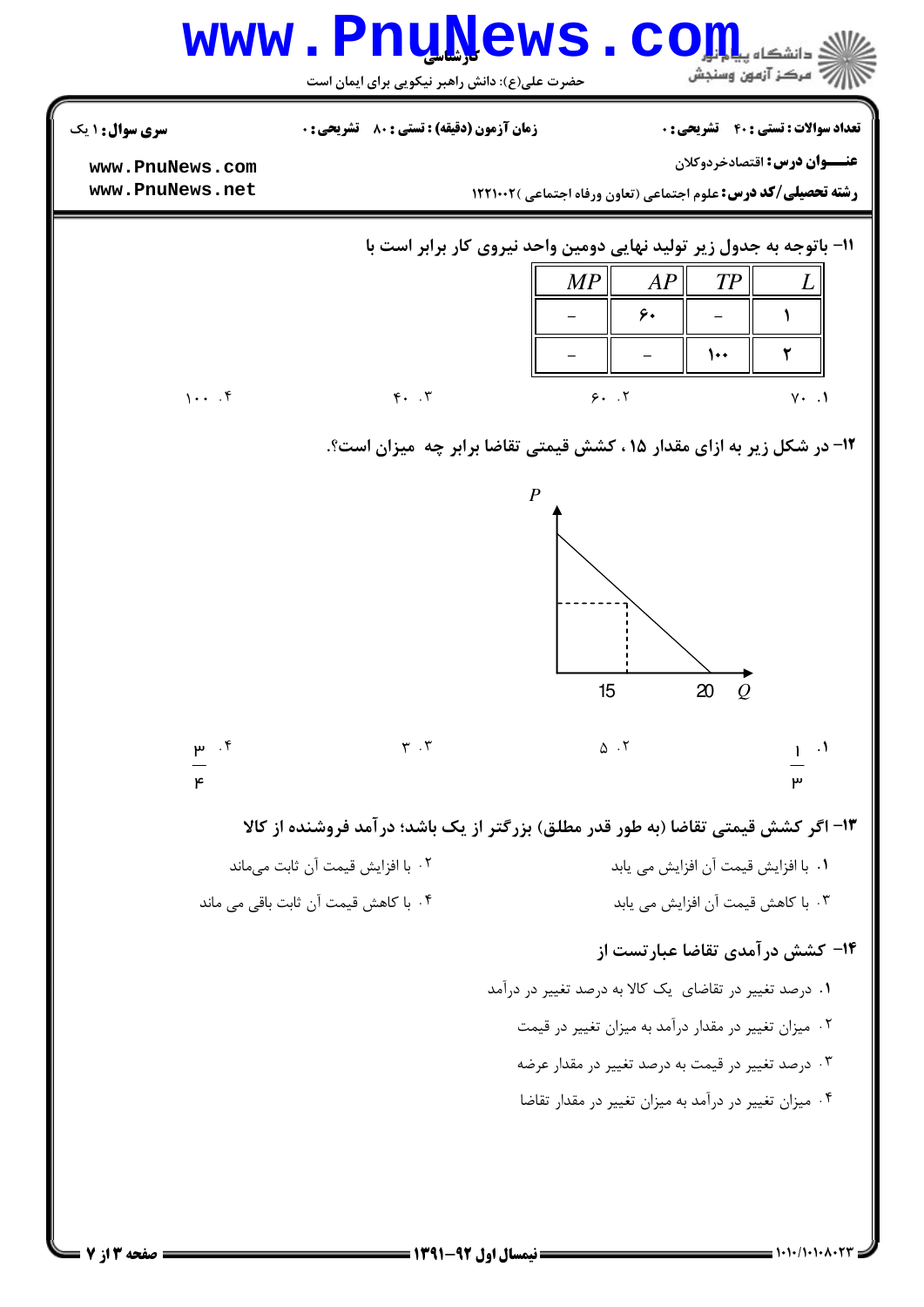## www.Pnu<u>N</u>ews.com

حضرت علي(ع): دانش راهبر نيكويي براي ايمان است

نعداد سوالات : تستي : 40 ٪ تشريحي : . زمان آزمون (دقيقه) : تستي : ٨٠ ٪ تشريحي : . سري سوال : ١ يك

**عنـــوان درس:** اقتصادخردوكلان

**رشته تحصیلی/کد درس: ع**لوم اجتماعی (تعاون ورفاه اجتماعی )12210 12

**[www.PnuNews.com](http://pnunews.com) [www.PnuNews.net](http://www.PnuNews.net)**

## ا– اگر دو کالای  $X$  و  $Y$ جانشین یکدیگر برای مصرف باشند، در این صورت $\,$

 $Y$  . کشش درآمدی تقاضا برای دوکالای  $X$  و  $Y$  برابرصفر  $\cdot$ 

۰۲ کشش قیمتی عرضه برای دوکالای  $X$  و  $Y$ برابر  $\,$ یک است  $\,$ 

ة . كشش متقابل تقاضا بين  $X$  و  $Y$  بزرگتر از صفر است  $\cdot$ 

ة . كشش متقابل تقاضا بين  $X$  و  $Y$ كوچكتر از صفر است  $^\circ$ 

## ا- با توجه به جدول زیر  $MC$ برای دومین واحد تولید برابراست با $\bullet$

|      | MC | AVC | ATC | $TVC$        | <b>TFC</b> | مقدار توليد      |
|------|----|-----|-----|--------------|------------|------------------|
|      |    |     |     |              |            |                  |
|      |    |     |     | $\mathbf{f}$ |            |                  |
|      |    |     | ۶۰  |              | ۶۰         |                  |
|      |    |     |     |              |            |                  |
| 15.7 |    | 9.7 |     |              |            | $\mathbf{r}$ . 1 |

ا–  $\,$  A $V$ C با افزایش مقدار تولید $\,$ 

(
 )- \*
.#. QR8 7 \*L .F(. (
 )-\*
.#. O7.- P ( & . .

۰۴ ثابت باقی می ماند است. می باند است و با این کشور است که به این کشور است که است که است که است که است که از ا

ا– هزینه ثابت کل یا  $TFC$ با افزایش مقدار تولید $\bullet$ 

ا . به طور مداوم افزایش می یابد است است که است که است که است که است که است که است که است که است که از این کل ا

۰۳ ثابت باقی می ماند است. می است که باشد است که باشد و برای می ماند است که است که است که است که است که از این <br>تاریخچه باشد است که باشد است که است که است که است که است که است که است که است که است که است که است که از این ا

۱۹- کدام یک از روابط زیر صحیح است؟

 $AFC \times AC = AVC$  .

 $AC + AVC = MC$ .

(
 )- \*L QR8 7 \*
.#. .F(. -

(
 )- \*L O7.- P ( (
 )-

(
 )- \*L QR8 7 \*
.#. .F(. -

 $AVC + AC = TFC$ <sup>*AT*</sup>  $TFC + TVC = TC$  *AC*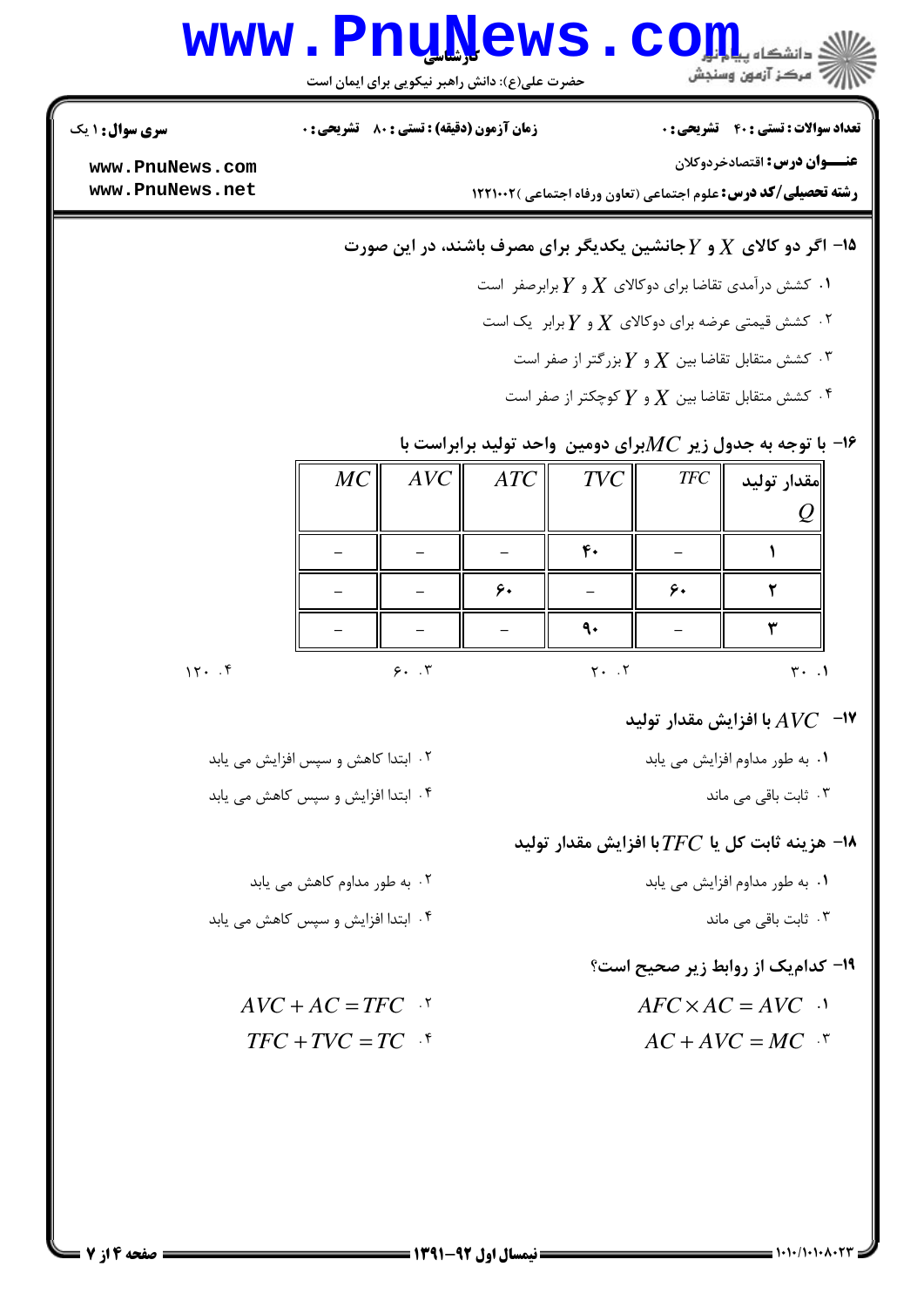## **www.PnuNews.com** ازارات مرکز آزمون وسنجش حضرت علی(ع): دانش راهبر نیکویی برای ایمان است **تعداد سوالات : تستی : 40 - تشریحی : 0 زمان آزمون (دقیقه) : تستی : 80 ٪ تشریحی : 0 سری سوال : ۱ یک** عنـــوان درس: اقتصادخردوكلان www.PnuNews.com www.PnuNews.net **رشته تحصیلی/کد درس:** علوم اجتماعی (تعاون ورفاه اجتماعی )12210 12 ۲۰- وقتی در فرایند تولید بازده ثابت نسبت به مقیاس برقرار است که ٠١. محصول به همان نسبت افزايش در كليه عوامل توليد افزايش يابد ۰۲ محصول بیش از نسبت افزایش در کلیه عوامل تولید افزایش یابد ۰۳ محصول کمتر از نسبت افزایش در کلیه عوامل تولید افزایش یابد ۰۴ - در فرایند تولید، بازده ثابت نسبت به مقیاس نمی تواند برقرار باشد. **۲۱- شرط حداکثر سازی سود یک بنگاه در بازار رقابت کامل چیست؟**  $P = AVC$  f  $P = AC$   $\cdot$  $MR = MC$  .  $P = MC \cdot Y$ **۲۲- در بازار رقابت کامل شرط تعادل کدام است؟**  $MC = TR$  f  $MR = \circ$   $\cdot$   $P = MC \cdot$  $P = MR$   $\cdot$ ۲۳- صنایعی که دارای منحنی عرضه کل بلندمدت صعودی هستند ۰۲ صنایع با هزینه های نزولی هستند ۰۱ صنایع با هزینه های ثابت هستند ۰۴ نمی توان تعیین کرد ۰۳ صنایع با هزینه های فزاینده هستند ۲۴- به عقیده کلاسیکها عرضه نیروی کار تابع چیست؟ ٠١ سطح قيمتهاى كالاها ۰۲ سطح دستمزدهای اسمی ۰۴ شد اقتصادی . ۰۳ سطح دستمزدهای حقیقی ۲۵- در چه حالت برای یک بنگاه سود صفر است  $TFC = TR$  f  $P = MC$   $\qquad \qquad P = AVC$   $\qquad \qquad$  $P = MR$   $\cdot$ ۲۶– کینز کدام یک از اقدامات زیر را برای بهبود اوضاع اقتصادی موثر می داند؟ ۰۲ کاهش حقوق افراد ۰۱ استفاده از سیاستهای پولی و مالی ۰۳ کاهش سطح اشتغال ۰۴ دخالت نکردن دولت در اقتصاد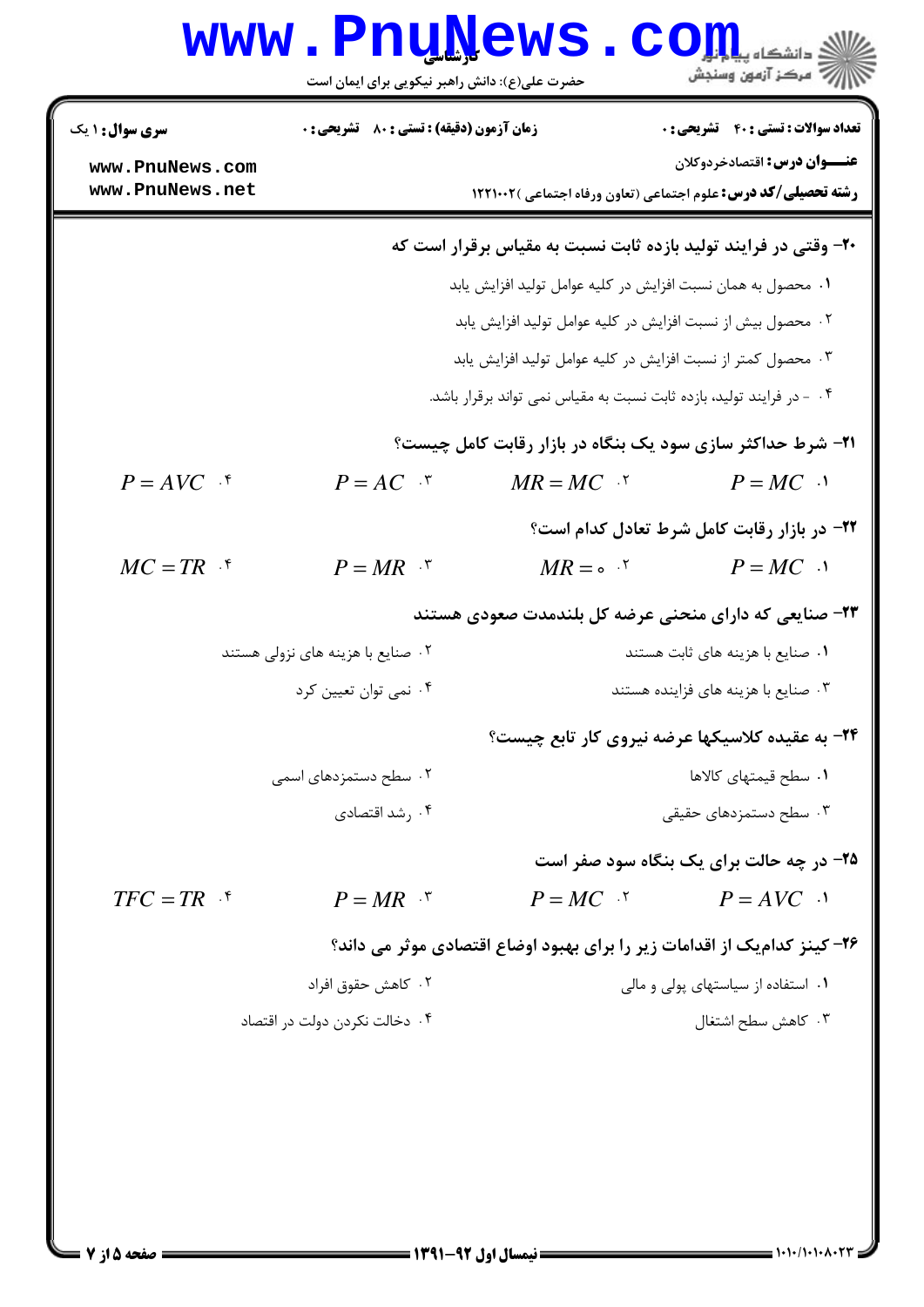|                                                                                                                          | <b>www.Pnu̯Ņews</b><br>حضرت علی(ع): دانش راهبر نیکویی برای ایمان است      |                                        | الاد دانشڪاه پي <b>ا ۾ لور</b><br>الا سرڪز آزمون وسنڊش                                                       |  |
|--------------------------------------------------------------------------------------------------------------------------|---------------------------------------------------------------------------|----------------------------------------|--------------------------------------------------------------------------------------------------------------|--|
| <b>سری سوال : ۱ یک</b>                                                                                                   | <b>زمان آزمون (دقیقه) : تستی : 80 ٪ تشریحی : 0</b>                        |                                        | <b>تعداد سوالات : تستی : 40 - تشریحی : 0</b>                                                                 |  |
| www.PnuNews.com<br>www.PnuNews.net                                                                                       |                                                                           |                                        | <b>عنـــوان درس:</b> اقتصادخردوكلان<br><b>رشته تحصیلی/کد درس:</b> علوم اجتماعی (تعاون ورفاه اجتماعی )12210 1 |  |
|                                                                                                                          |                                                                           |                                        | ٢٧- كدام گزينه صحيح است؟                                                                                     |  |
|                                                                                                                          |                                                                           |                                        | ۰۱   تولید ناخالص داخلی $\mathbf{u} = \mathbf{u}$ تولید ناخالص ملی– خالص دریافت عوامل تولید از خارج          |  |
|                                                                                                                          | ۰۲ تولید ناخالص داخلی = تولید ناخالص ملی+ خالص دریافت عوامل تولید از خارج |                                        |                                                                                                              |  |
|                                                                                                                          |                                                                           |                                        | ۰۳ مصرف = تولید ناخالص ملی- خالص دریافت عوامل تولید از خارج                                                  |  |
|                                                                                                                          |                                                                           |                                        | ۰۴ سرمایه گذاری = تولید ناخالص ملی+ خالص دریافت عوامل تولید از خارج                                          |  |
|                                                                                                                          |                                                                           |                                        | ۲۸- کدام یک از موارد زیر از اجزای تشکیل دهنده تولید ناخالص ملی است؟                                          |  |
| ۰۴ قیمت                                                                                                                  | ۰۳ پس انداز                                                               | ۰۲ ثروت                                | ۰۱ مصرف                                                                                                      |  |
| اگر تولید ناخالص داخلی $GDP$ ۱ میلیون دلار، و استهلاک ( $(D)$ ۱۰۰۰۰۰ دلار باشد، تولید خالص ملی $N\!N\!P$ برابر $^{-1}$ ۹ |                                                                           |                                        | است با:                                                                                                      |  |
| $9 \cdot \cdot \cdot$                                                                                                    | $\lambda$ 90. $\mu$                                                       | $\lambda \lambda \lambda$ . $\lambda$  | 191                                                                                                          |  |
|                                                                                                                          |                                                                           |                                        | ۳۰- کدام یک از موارد زیر در محاسبه در آمد ملی در نظر گرفته نمی شود؟                                          |  |
| ۰۴ واردات                                                                                                                | ۰۳ صادارت                                                                 | ۰۲ مصرف                                | ۰۱ اقتصاد زیر زمینی                                                                                          |  |
|                                                                                                                          |                                                                           |                                        | ٣١- از نظر كلاسيكها منحنى عرضه كل اقتصاد به چه صورت است؟                                                     |  |
| ۰۴ شیب منفی دارد                                                                                                         | ۰۳ افقی است                                                               | ۰۲ شب مثبت دارد                        | ۰۱ عمودی است                                                                                                 |  |
|                                                                                                                          |                                                                           |                                        | ۳۲- بین میل نهایی به مصرف $MPC$ و میل نهایی به پس انداز $MPS$ چه رابطه ای وجود دارد؟                         |  |
|                                                                                                                          | $MPC + MPS = \circ$ .                                                     | $MPC + MPS > 1$                        |                                                                                                              |  |
|                                                                                                                          | $MPC + MPS = 1$                                                           |                                        | $MPC+MPS1$ .                                                                                                 |  |
|                                                                                                                          |                                                                           |                                        | ۳۳- اگر تابع مصرف به صورت y۵ $\delta Y$ ۰/ - ۲۰۰– باشد، تابع پس انداز چگونه خواهد بود $\cdot$                |  |
|                                                                                                                          | $S = -\gamma \circ - + \circ / \gamma \circ Y$ .                          |                                        | $S = -100 + 0/\text{VQ}Y$ .                                                                                  |  |
|                                                                                                                          | $S = -\gamma \circ - + \circ / \gamma \circ Y$ .                          |                                        | $S = \text{Proof} \circ f \circ Y$ .                                                                         |  |
|                                                                                                                          |                                                                           |                                        | ۳۴- چنانچه میل نهایی به مصرف برابر با ۰/۸ باشد، در این صورت، ضریب فزاینده سرمایه گذاری در اقتصاد دو بخشی     |  |
| $\mathfrak{r}$ . $\mathfrak{r}$                                                                                          | $\Delta$ $\cdot$ $\mathsf{r}$                                             | $\mathbf{r}$ . $\mathbf{r}$            | برابر است با:<br>$\uparrow$ . $\uparrow$ .1                                                                  |  |
|                                                                                                                          |                                                                           |                                        |                                                                                                              |  |
|                                                                                                                          |                                                                           |                                        |                                                                                                              |  |
| = صفحه ۱۶ز 7                                                                                                             |                                                                           | ــــــــــــ نیمسال اول ۹۲-۱۳۹۱ ــــــ |                                                                                                              |  |